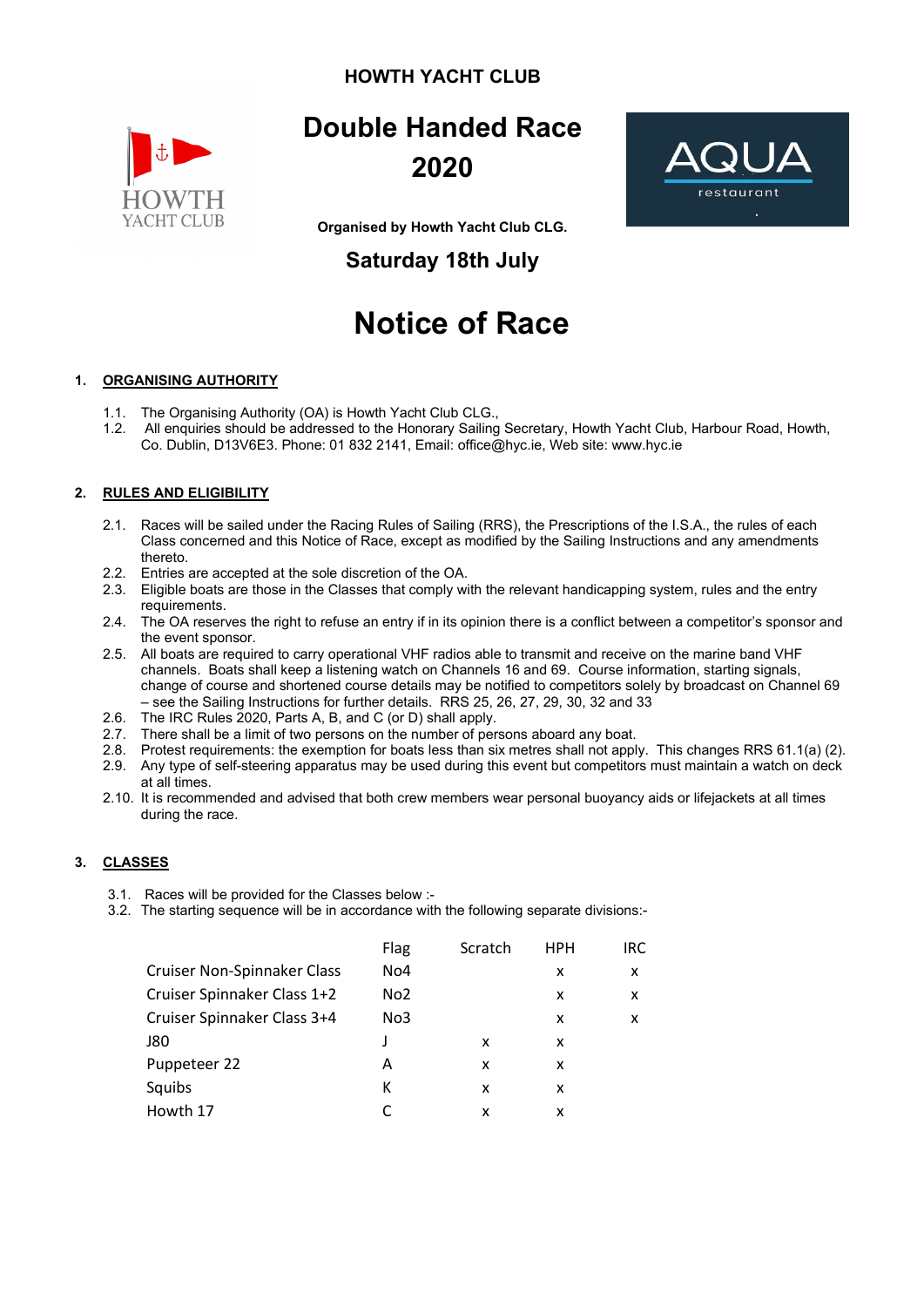#### **4. SCHEDULE OF RACES**

4.1 The 1st Warning Signal will be at 09.55 and starts will be at 5 minute intervals after. The starting signal for a Class will serve as the Warning Signal for the Class scheduled to start after it.

#### **5. ENTRIES**

- 5.1. Entries shall be made online at <u>[www.hyc.ie](http://www.hyc.ie/)</u> . The entry fee is €25.00 per boat for all Classes.<br>5.2. The closing date for entries shall be 2200 on Thursday 16th July 2020.
- 5.2. The closing date for entries shall be 2200 on Thursday 16th July 2020.
- 5.3. Entries shall be accompanied by the appropriate entry fee or credit/debit card details, together with a copy of the current valid IRC certificate, where relevant.
- 5.4. Entries are automatically eligible for the HPH division providing the boat is included on the current HPH list.

#### **6. LATE ENTRIES**

6.1. Entries received after 2200 on Thursday 16th July 2020 will be accepted only at the discretion of the Organising Committee and upon payment of an additional late entry fee of €10.00

#### **7. SAIL NUMBERS/IDENTIFICATION**

- 7.1. Each boat shall show a distinguishing number on each side of its mainsail and on all other sails as per the Equipment Rules of Sailing. All numbers displayed on a boat's sails shall be the same number as declared on the Entry Form.
- 7.2. Should a boat wish to change its sail number from that on the Entry Form, written notice shall be given to the Principal Race Officer before the Warning Signal of the first Class. **Failure to comply with this requirement may result in a DNC or DNF result being assigned. This changes RRS 63.1 and A5.**
- 7.3. Spinnaker and Non-Spinnaker classes shall fly the relevant Class numeral pennant/flag from the backstay, except where boats are competing in one design Classes. **Failure to comply with this requirement may result in a DNC or DNF result being assigned. This changes RRS 63.1 and A5.**

#### **8. HANDICAPS**

8.1. The following handicap data shall be used in this event:

**Spinnaker Class & Non-Spinnaker Class**

HPH Current HPH list<br>IRC TCC values of cu

- TCC values of current valid certificate which has a valid date on 18th July 2020 or earlier.
- 8.2. The attention of competitors is drawn to the ECHO declaration on the Entry Form. All competitors in ECHO divisions shall comply with this declaration.
- 8.3. For IRC Classes a copy of the current valid rating certificate shall be available on board for inspection.

#### **9. ECHO/IRC CLASS DIVISIONS**

9.1 ECHO/IRC classes will be divided on the following basis: Spinnaker Class **All IRC and or HPH rated yachts**<br>
Non-Spinnaker Class **All IRC and or HPH rated yachts** All IRC and or HPH rated yachts

#### **10. PRIZES/TROPHIES**

10.1. Prizes will be presented in the Clubhouse as soon as possible after racing on 18th July 2020 and the number awarded will be on the basis of the number of starters for each Class and in each of Scratch, IRC and HPH fleets as follows:

| 4 boats or less | ⋍ | 1st             |
|-----------------|---|-----------------|
| $5 - 7$ boats   | = | 2 <sub>nd</sub> |
| 8 boats or more | = | 3 <sup>rd</sup> |

A boat winning a prize on Scratch or IRC shall not be eligible to also received a prize for its HPH result.

#### **11. SAILING INSTRUCTIONS**

11.1. Sailing Instructions will be available online for download at [www.hyc.ie](http://www.hyc.ie/)